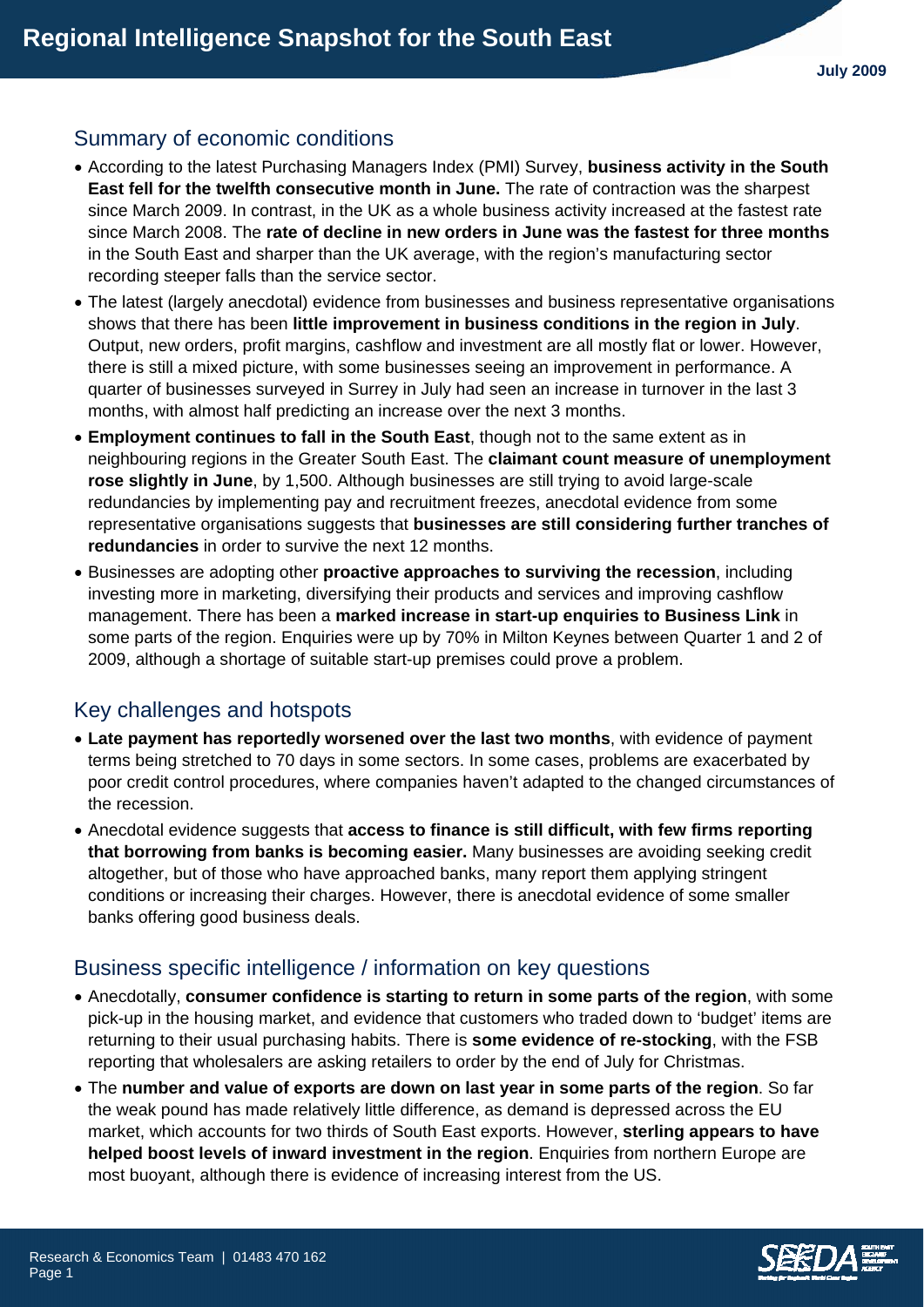#### *Regional Intelligence Snapshot for the South East (cont'd)*

## Sectoral Overview

**Manufacturing**: Manufacturers continue to face difficult trading conditions, with output still depressed in the second quarter of 2009 and the squeeze on margins continuing as price cutting picks up. Activity in the Eurozone, the South East's main export market, remains weak. Employment and investment plans continue to be cut back. Almost half of EEF members in the South East reported contraction of employment in the quarter ending in June. **Air Products**, with its European head office in Walton, Surrey, has entered into consultation with a view to cutting 400 jobs from its workforce of 12,000. Meanwhile, **New Hythe Paper Mill** in Larkfield, Kent has closed with the loss of 130 jobs.

Given the slackening in the labour market, wage growth slowed in the three months to June at national level, and more than two thirds of pay settlements were pay freezes. Extended payment terms and access to credit continue to affect manufacturers in the South East. According to a Business Link survey in June, more than half of manufacturing firms are seeing more customers paying late, while more than one quarter of firms who sought new finance have experienced difficulties in accessing it. There is also evidence of credit insurance being withdrawn or reduced for some firms.

However, there are signs that the effects of the recession may be bottoming out, as destocking nears an end, with the rate of decline in output and new orders improving in some sub-sectors. The Manufacturing Advisory Service reports that the flat cashflow balance in the South East, coupled with a more stable outlook for orders, helped prevent further deterioration in firms' investment intentions in the second quarter of 2009. For the first time in six months, the output balances in basic metals and motor vehicles improved, reflecting the fact that most of the significant production cuts by the automotive industry had already been carried out in the previous two quarters. The timing of a return to growth remains uncertain, although EEF is forecasting an improvement in trading conditions in the first half of 2010. Almost all sectors within the manufacturing industry are less pessimistic about output and orders from both domestic and overseas customers over the next three months. A balance of 13% of companies expects further output cuts next quarter compared with 41% in the first quarter of 2009.

There is still a very mixed picture across the South East, with a number of companies reporting strong trading, with output up and a continuing flow of new orders, while others have seen significant falls in sales and consequent redundancies or reductions in working hours. EEF reports that its members are finding it harder to recruit specialist skilled employees, and the high cost of living in the South East acts as a barrier to attracting skilled people. Companies continue to seek alternatives to redundancies, such as short-time working, to try to retain the skills they are likely to need once the upturn comes.

**Automotive**: Car sales are on the increase, although the greatest demand is for small, relatively cheap cars. The scrappage scheme is reportedly having an effect (at the very least generating increased footfall in car dealerships). Commercial and fleet sales are still flat, however. The Kent Economic Board reports that car manufacturers are telling dealers that they are budgeting for a slight increase in sales next year. The latest business specific intelligence shows that **McLaren Group** has put forward proposals to expand its Woking site with a £500 million investment – potentially creating 500 jobs over the next 2-3 years. Meanwhile **Stagetruck**, the trucking firm with 60 vehicles and 80 staff, is to seek planning permission for a new headquarters at Micheldever near Winchester.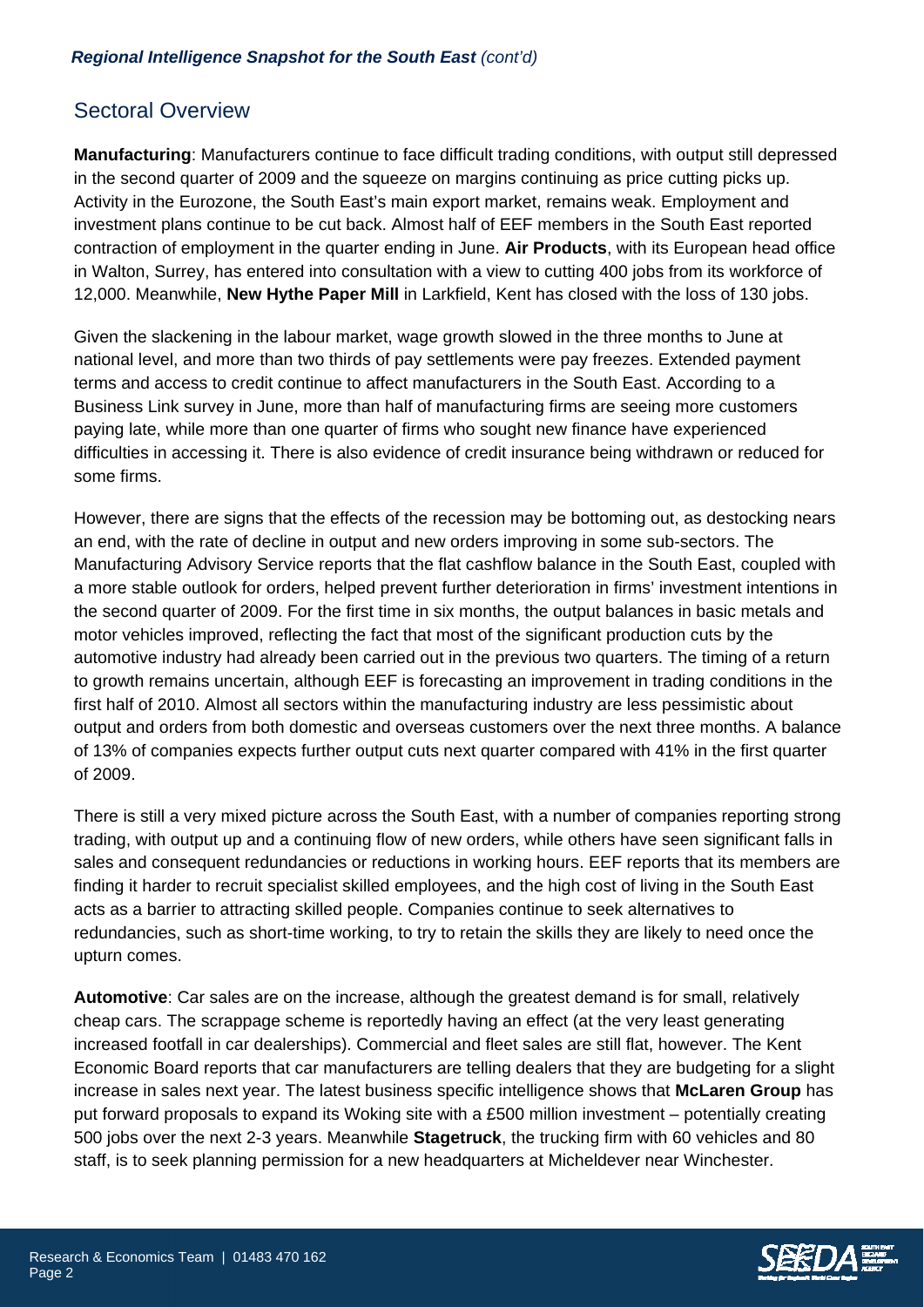### *Regional Intelligence Snapshot for the South East (cont'd)*

**Construction / property**: Construction firms in several parts of the region report needing to secure further work in late 2009 / early 2010 to avoid losing key employees. **Brett Group**, the Canterburybased landscaping supplies company owning depots across Kent and Sussex, is seeking to reduce labour costs by £2 million and has asked 700 workers to take a pay cut to prevent them from losing their jobs. More housebuilders are looking to work with the social housing sector, where demand is rising. There is also significant interest from construction firms in opportunities for retro-fitting existing housing stock to help meet low carbon targets. As evidence of a pick-up in public sector development projects, **Wycombe District Council** has unveiled plans for a new business park, coach station and hotel, with work due to start in 2012.

In the commercial property sector, limited access to finance is reportedly constraining recovery. However, there is evidence from a property developers' group in Surrey that land buying is now at a level not seen since the last property boom. Many developers are not intending to build in the shortterm, but are taking advantage of the fact that some people have had to dispose of their assets quickly. Estate agents are reporting high demand for quality properties, although supply is short as many people are delaying putting their houses up for sale.

**Retail**: Larger centres are generally performing better than smaller ones, with retail sales in Brighton in June up almost 2% on the year, against 1.4% nationally. Reading and Slough have seen year on year reductions in footfall, though. In Kent, many retailers are reportedly feeling increasingly negative. Some are asking employees to work for reduced pay. **Allied Carpets**, with a head office in Orpington, Kent, has gone into administration. 400 of the 1,500 jobs have been secured with the sale of 51 stores and its insurance inspection business. Amongst the positive news stories, **Morrisons** is creating 1,000 warehouse and driving jobs at a new distribution centre due to open in Sittingbourne, Kent in autumn 2009, while **Sainsbury's** in Pepper Hill, Gravesham, is looking to expand and create 300 jobs.

Discretionary spend is still falling, with customers continuing to look for good deals. Independent stores are finding that they cannot compete with heavy discounting by large chains (in some instances sale prices are cheaper than wholesale cost price). Many retail businesses are now choosing a controlled exit from business in preference to bankruptcy, with many opting not to renew their leases rather than closing through liquidation. As a result there has been an increase in the number of void retail units. Business rates remain high, partly because the rateable values calculated by the Valuation Office Agency often do not reflect the number of void units and falling rents.

**Consultancy**: The private sector client base has virtually disappeared (as consultancy is seen as non-essential spend) and competition for public sector contracts has become very fierce, with even large, well known firms bidding for relatively low value contracts. There are concerns that further budget tightening in the public sector could lead to even more intense competition for work.

**Legal**: The picture is mixed in this sector. There has been some increase in conveyancing work for private property as house sales increase. However, corporate work is still slow or on hold due to the fact that clients are having difficulty accessing credit on reasonable repayment terms. Employment tribunal cases are increasing, as is usual in difficult economic times.

**Tourism / Hospitality**: Increased demand from both the UK and Europe means that the industry in some parts of the region is relatively buoyant: visits are up by a third on the year in Kent, and visitor numbers were steady in Brighton and Hove in June compared to June 2008. However, major fixed events (such as Ascot and the Henley Regatta) did not sell as many tickets as in previous years.

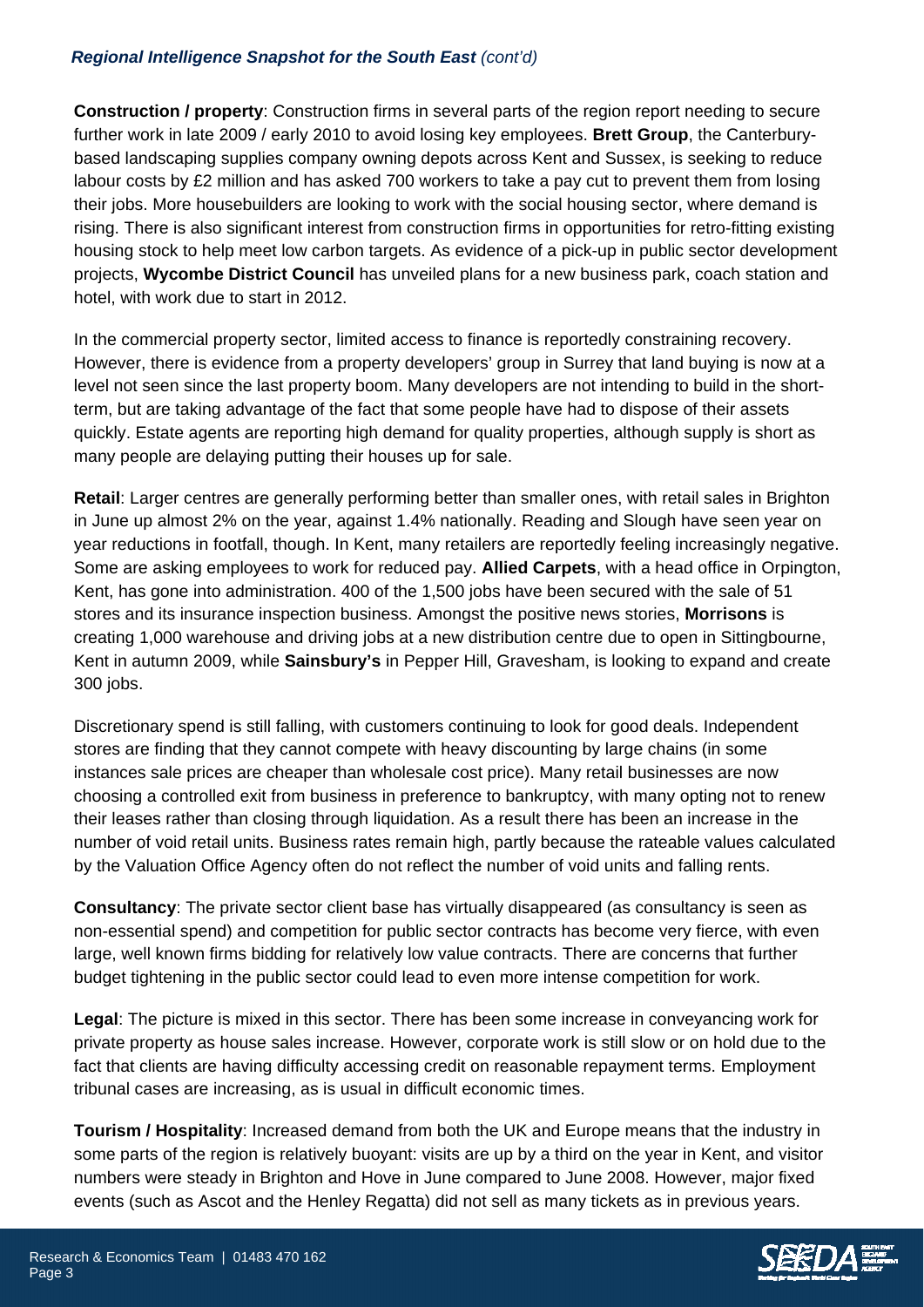### *Regional Intelligence Snapshot for the South East (cont'd)*

Camping and self-catering bookings are significantly up on 2008, but bookings for B&Bs and hotels are less strong. Many visitors are opting for very short breaks in hotels (1 or 2 nights). The corporate hospitality market is still suffering, with limited prospects of recovery before 2010. However, the construction of several new hotels in the region was announced this month. **Travelodge** has invested £70 million in the acquisition of 12 sites for budget hotels across the country, including in Camberley, Chesham, Chichester and Maidenhead. In Southampton, **Development Securities** have submitted plans to build a £35 million six-storey hotel and seven-storey office block in the city centre, with the creation of up to 350 jobs. The restaurant sector is faring better than in Q1 2009, though smaller restaurants are doing less well than chains, and many restaurants are having to offer discount deals. Pub sales are still falling significantly – due to a combination of the recession, drink duty and heavy discounting by supermarkets. Lead times for wedding venue bookings have shortened considerably, with couples being more cost conscious and trying to negotiate discounts.

**Agriculture / rural**: The key challenges for the sector are keeping costs down and trying to improve margins at a time when prices are static. Some investment plans have been put on hold, but some may be implemented as output begins to rise. Many farmers are looking into diversification opportunities, recognizing the need to introduce new products in order to survive.

**Creative industries**: Some graphic design/advertising companies are reporting difficulties turning work around due to staff reductions amongst suppliers (such as printers). This could inhibit their ability to meet client demand in what is an increasingly competitive market. Some media companies in Kent are reporting brisk business at the moment, but there are concerns that the South East may be missing out on some major film projects which are being attracted to other parts of the country.

The computer games industry was fairly resilient during the last recession, as its main market was 'dedicated' gamers who would continue to buy games, even if this meant cutting back on other items of expenditure. Since the last downturn, there has been significant growth in the 'social games' market (including singing, dancing and keep fit games). It is not known whether demand from these types of gamers will hold up in a recession, and as a result publishers are adopting a very cautious approach to signing contracts with developers for new games.

**Redundancy Notifications**: According to HR1 data, the level of redundancy notifications decreased in July. There were some 2,200 redundancy notifications in the South East in July against 3,500 in June 2009.

Although the service sector (excluding retail) continues to be hit, the proportion of redundancies attributed to this sector has dropped to 45% in July, compared to 70% in June 2009. In July there was a marked increase in the number of redundancies in the retail sector, with nearly 500 notifications more than double the number reported in June. The retail sector accounted for approximately a quarter of all notifications in June, as did manufacturing. The number of notifications in the construction sector fell by a third in July compared to June 2009.

Berkshire accounted for approximately one third of all notifications in July. Berkshire continues to be dominated by redundancies in the retail and service sectors, with over 40% of all the notifications being in this sector. The number of redundancies in Buckinghamshire and East Sussex saw a ten fold increase in July on the number reported the previous month (though from a small base) with the majority of redundancies in these counties being in the manufacturing and service sectors. Hampshire and the Isle of Wight reported significantly fewer redundancies in July than in June 2009, while the number of notifications in Surrey also fell compared to the previous month.